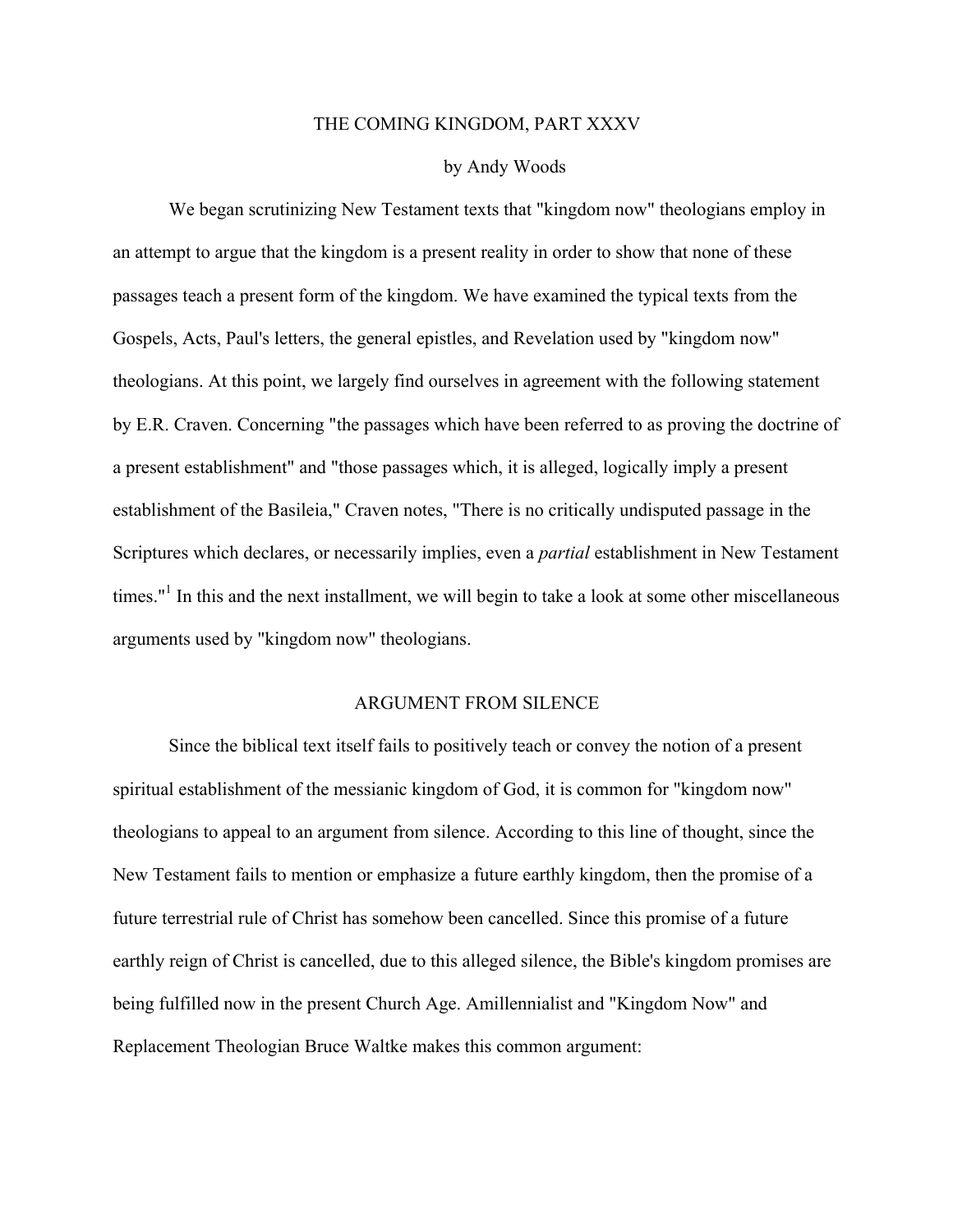Not one clear New Testament passage mentions the restoration of Israel as a political nation or predicts an earthly reign of Christ before His final appearing. None depicts the consummate glory of Christ as an earthly king ruling over the restored nation of Israel. The silence is deafening.<sup>2</sup>

Knox Seminary resorts to the same argument. According to a document entitled "The Knox

Seminary Open Letter to Evangelicals":

Instructively, this same Simon Peter, the Apostle to the Circumcision, says nothing about the restoration of the kingdom to Israel in the land of Palestine...No New Testament writer foresees a regathering of ethnic Israel in the land, as did the prophets of the Old Testament after the destruction of the first temple in  $586$  B.C.<sup>3</sup>

Regarding "Kingdom Now" theologians (or Christian anti-Zionists), Bruce Scott observes how

they:

...use a fallacious argument from silence to prove their point. They falsely assume their position on the holy land is true simply because the New Testament writers spoke so infrequently of God's land promises to Israel and Israel's restoration to its land. On one occasion, when confronted about his argument from silence, Gary Burge countered, "It is such a loud silence."<sup>4</sup>

For the sake of discussion, let us assume that Bruce Waltke, Knox Seminary, and Gary

Burge are all correct in their assessment that the New Testament is silent on the matter of Christ's future earthly rule. Is it true that subsequent silence on a prior subject is the same thing as a cancellation of it? Such thinking represents a logical fallacy known as an "argument from silence" where it is incorrectly assumed that silence on a matter is the same thing as a cancellation of it. For example, suppose I, as a professor, inform my students on the course syllabus of the date of the final exam. If I fail to mention the final exam's date again throughout the course of the semester, would my students be justified in concluding that the final exam has now been cancelled? In other words, is subsequent verbal silence about the final exam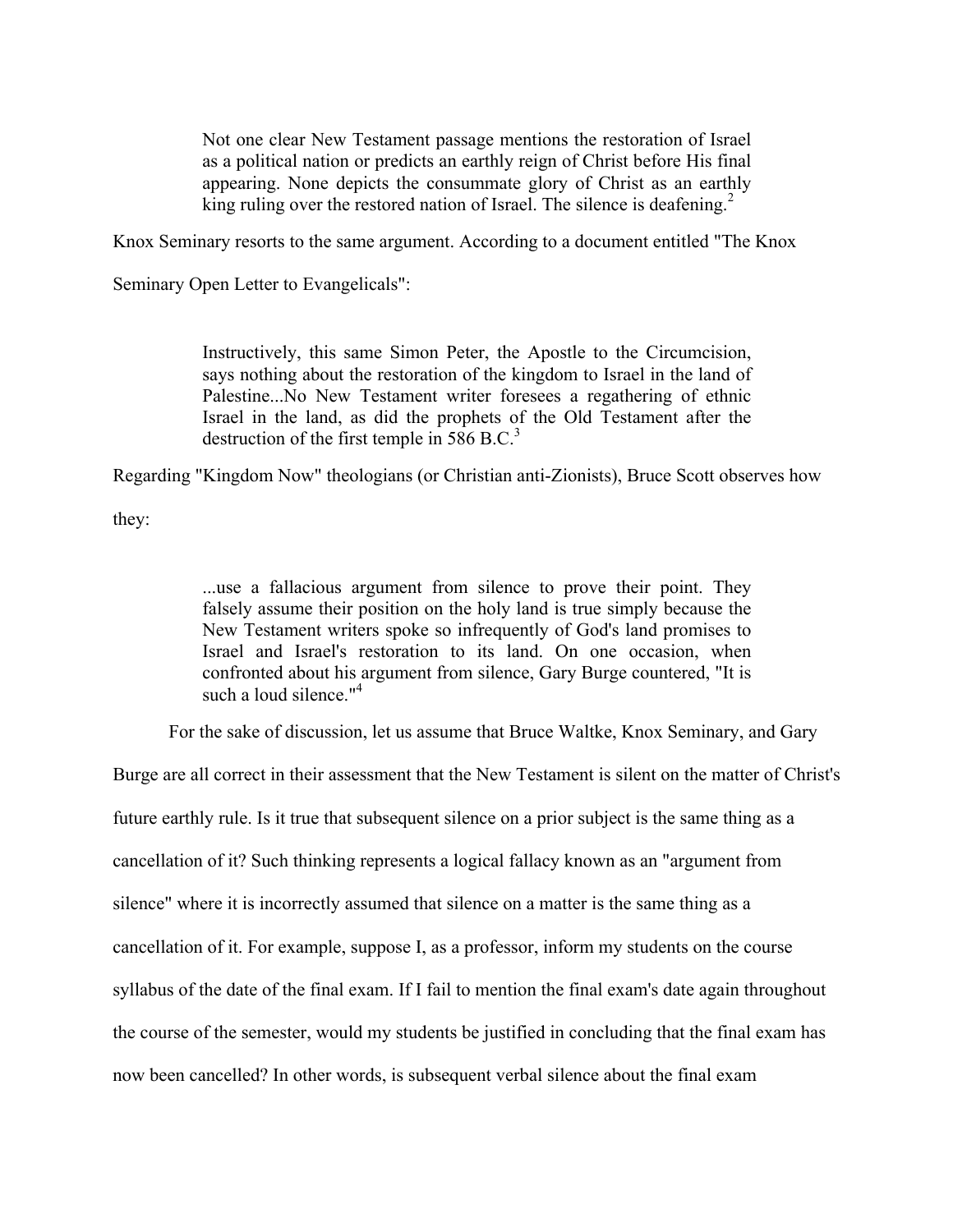throughout the course of the semester the same thing as canceling what the original syllabus indicates concerning the final? Of course not. The syllabus says what it says and is to be followed unless I as the professor expressly alter it verbally in the presence of my students. In the same way, it cannot be presupposed that New Testament silence somehow cancels Old Testament predictions and promises.

If the New Testament somewhere expressly canceled the Old Testament earthly kingdom promises, then "kingdom now" theology would be valid. However, the great problem for the "kingdom now" theologian is that there is nothing overt in the Old Testament that cancels these future kingdom promises, thereby forcing the "kingdom now" theologian to rely upon alleged New Testament silence or its lack of emphasis on the topic. Arnold Fruchtenbaum makes this very point in his critique of Replacement Theologian Stephen Sizer:

> Furthermore, the New Testament does not have to mention something specific from the Old Testament to maintain that the Old Testament promise is ongoing. What the author needs is a clear statement that says all the Land Promises have been fulfilled in at least a spiritual way, but this does not exist in the New Testament.<sup>5</sup>

Paul Feinberg further explains:

Why should something that is clearly a matter of Old Testament revelation have to be *repeated* in the New Testament for it to have continuing validity? Should not the very opposite be the case? Should not the promises of the Old Testament be regarded as still in effect *unless the New Testament states otherwise*? 6

Thus, it is incorrect to assume that God must declare something twice, both in the Old and New Testaments, for it to be valid. God need only articulate something once for it to be valid. If God declares His earthly kingdom promises in the Old Testament alone, that is enough to establish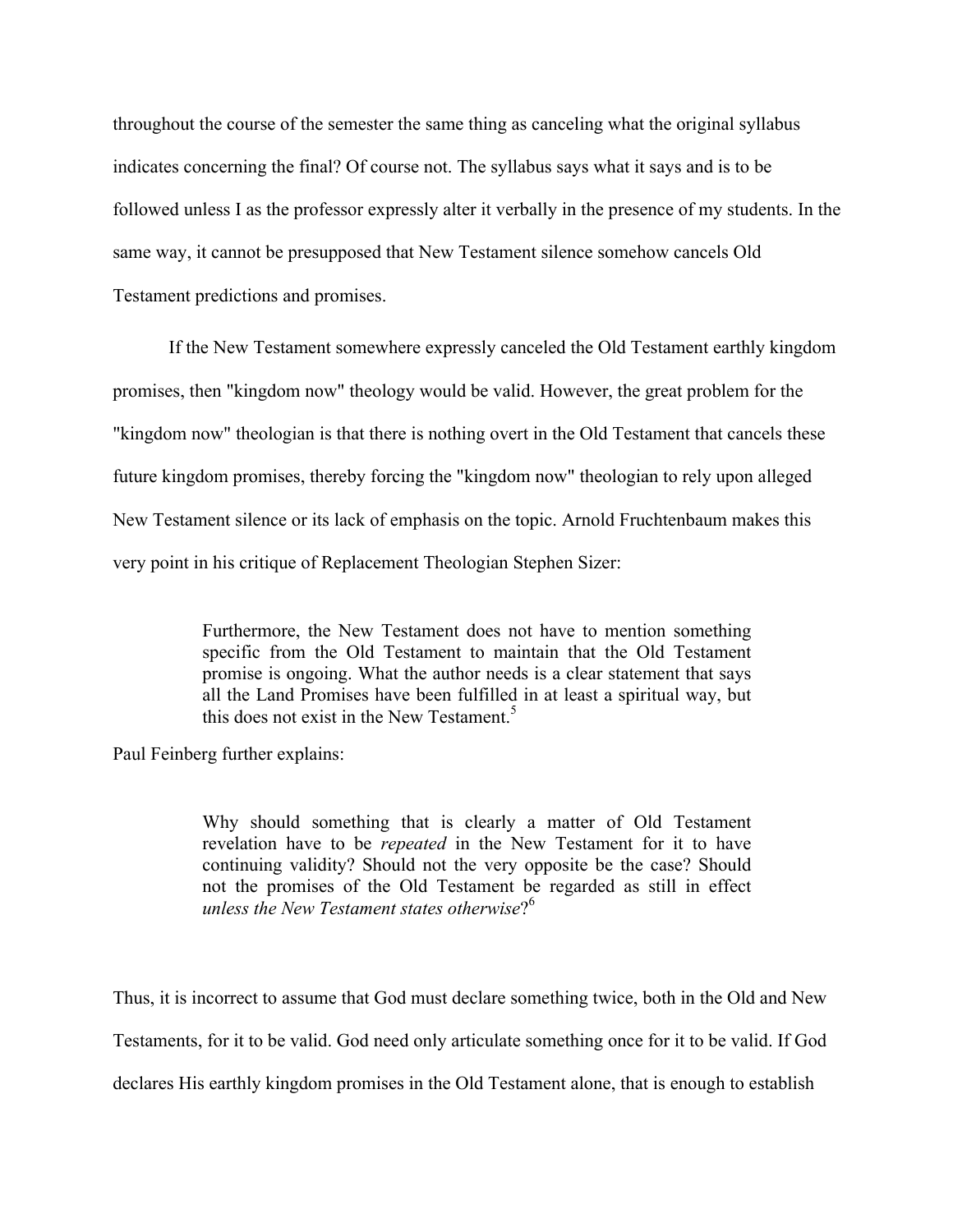their validity. This is especially true considering that is impossible for God to lie (Num. 23:19; Titus 1:2; Heb. 6:18).

# THE NEW TESTAMENT'S FOCUS

Beyond this, why should we expect the New Testament to repeat exactly what was already revealed in the Old Testament? Would not such an expectation be an exercise in redundancy? If the New Testament simply repeated the very kingdom promises found in the Old Testament, why would we need a New Testament, or even an Old Testament for that matter? Moreover, there is a very good reason why the earthly kingdom promises do not receive the same expansive coverage that they have already received in the Old Testament. This reason has to do with the fact that in the New Testament, the Church is the center of salvation history and God's redemptive program. In the New Testament, God is not using Israel, as He did in Old Testament times and as He will use Israel again in the Tribulation period and millennial kingdom. Rather, in the New Testament age, the Church has become His vehicle to reach a lost and dying world. Since the Church is a mystery (Eph. 3:3, 9), or unrevealed in the prior age (Rom. 16:25-26; Col. 1:26), it would stand to reason that the New Testament authors would spend the bulk of their writings explaining this new spiritual organism rather than merely repeating what the Old Testament had already revealed concerning national Israel. Price explains:

> However, there are good reasons why the promise of Israel's national restoration, so often stated in the Old Testament, would not be repeated in the New Testament. First, the Old Testament, as the Bible of the early church, already contained sufficient instruction on the subject, and New Testament authors would have assumed this doctrine and expected their audiences to understand it from the Old Testament text. The frequent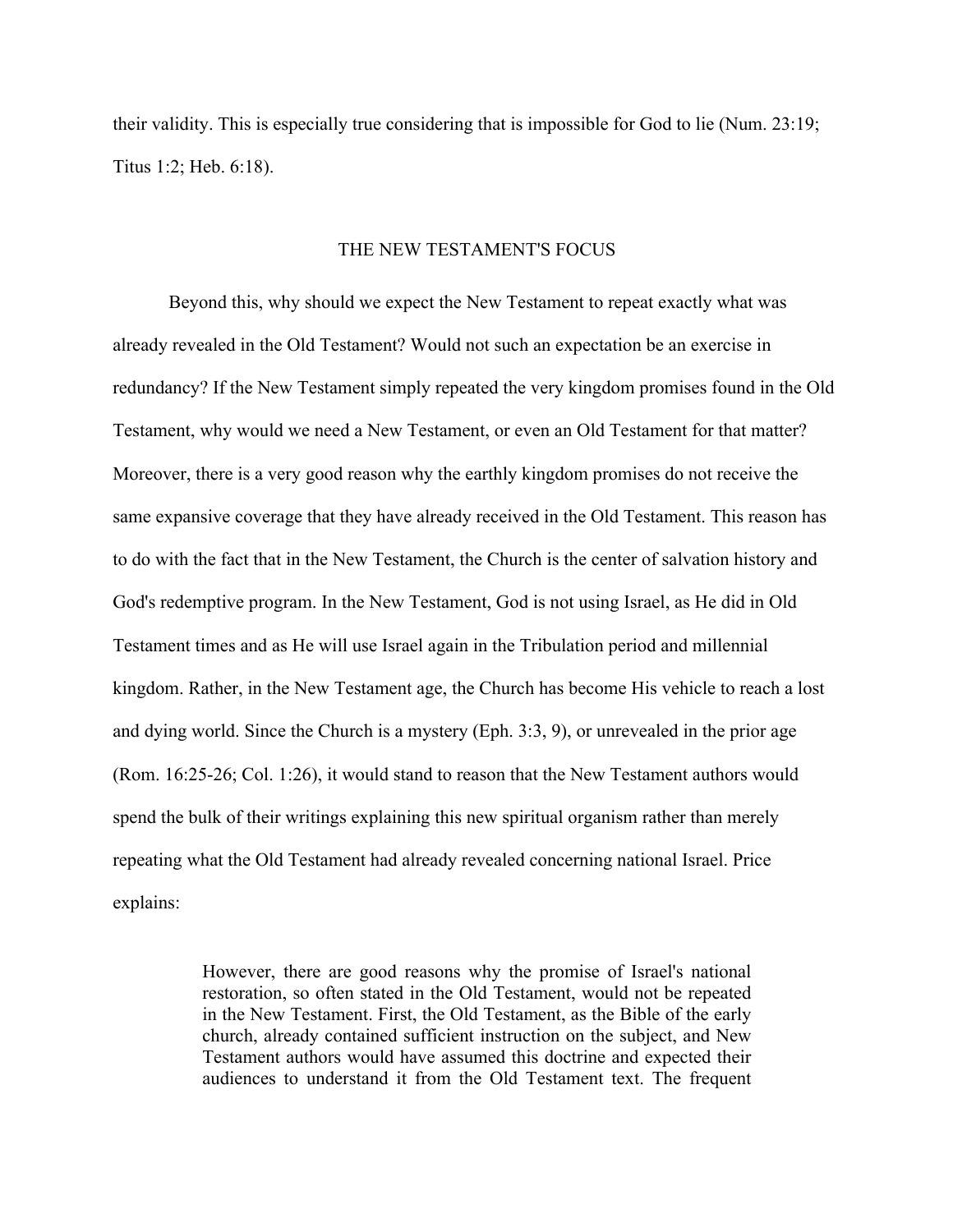citations and allusions to the Old Testament by New Testament authors demonstrate that the Old Testament had priority as the first authoritative revelation of God containing everything necessary to understand the divine program, which had its fulfillment in Christ...The New Testament was not written to replace the Old Testament, but to add new revelation that attended to the coming Messiah and the formation of the church. Therefore, the New Testament does not need to repeat Old Testament revelation concerning national Israel, but builds upon it by explaining the relationship between Israel and the church....While the New Testament does not change the original intent of its authors, who wrote about Israel's future restoration in the land, neither does it feel compelled to repeat what was already taught and understood in Scripture...Second, the New Testament does not put Israel in a central position, as does the Old Testament, because the church has become the central position in salvation history. The New Testament epistles are written for the instruction of the church, and therefore should not be expected to include discussions about Israel's restoration.<sup>7</sup>

## THE NEW TESTAMENT'S REAFFIRMATION OF THE LAND PROMISES

Furthermore, the "kingdom now" theologian is wrong in assuming that the New Testament is completely silent on the subject of the restoration of Israel's terrestrial kingdom promises. While not emphasizing this truth to the same degree as is found in the pages of the Old Testament, the New Testament still affirms this truth in several places. For example, Luke 21:24 says, "...Jerusalem will be trampled underfoot by the Gentiles *until* the times of the Gentiles are fulfilled" (italics added). The mere existence of the preposition "until" (*achri*) implies a time when Gentile dominion over Jerusalem will come to an end and Israel will be restored to her rightful place of rulership over the nations. Other verses revealing a fture earthly kingdom will be highlighted in our next installment.

(To Be Continued...)